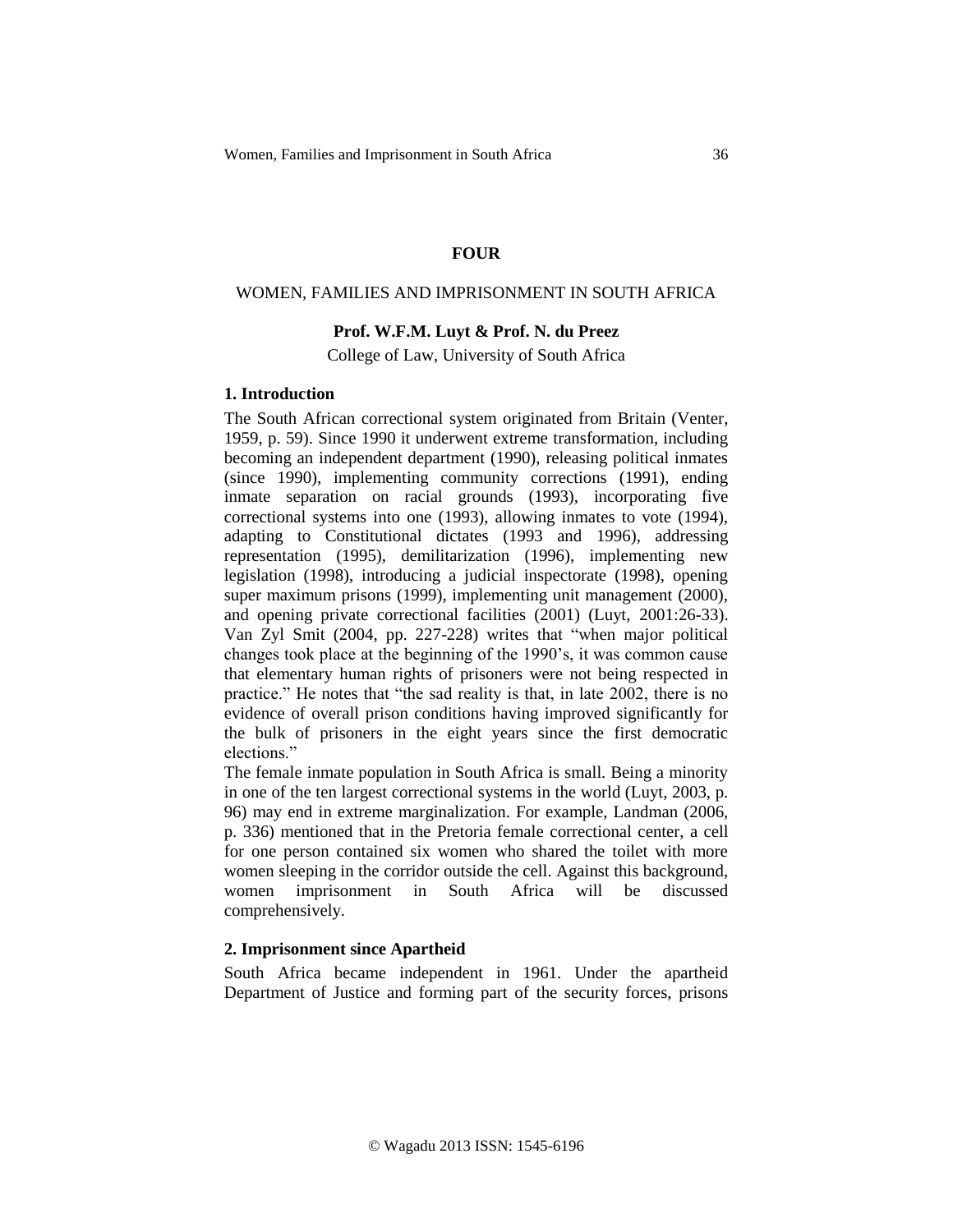grew into political warehouses. The legitimacy of the system came under scrutiny during the apartheid period when a large number of political prisoners became incarcerated. During the state of emergency (1985– 1990) the number of detained women political dissidents also increased. South African prisons took center stage again when Nelson Mandela was released in February 1990. Later that year, prisons became the independent Department of Correctional Services. By 1994, a new White Paper indicated the need for change to fit the purposes of a constitutional state (Department of Correctional Services, 2005, p. 48). The Correctional Services Act 111 of 1998 followed. The Department of Correctional Services became a service delivery department, like home affairs or social development (and lost its status as a security department that it held along with the police and the military).

After 1994, the Department of Correctional Services underwent significant changes while overcrowding increased. By 2002, the prescribed floor space of 3,344 square meters per inmate decreased to 1,722 square meters on average in large overcrowded facilities (Van Zyl Smit, 2004, p. 230). Dissel and Kollapen (2002, p. 89) stated that prison conditions have worsened. Hoffman (2005, p. 5) argued that the dynamics underlying interpersonal relations between inmates and society seem similar to those on which apartheid flourished. Two private correctional centers opened in 2001/2002. Sadly, female offenders cannot tap into these resources.

### **3. The Recent Prisoner Population**

By 2002, South African corrections had a design capacity of 110 874 with 8 facilities for women and 99 with sections for men and women. Since 2002, the Department has taken steps to reduce the inmate population, including amnesties.

Crowding in correctional facilities by March 2006 is summarized below (Table 1). All regions were overpopulated.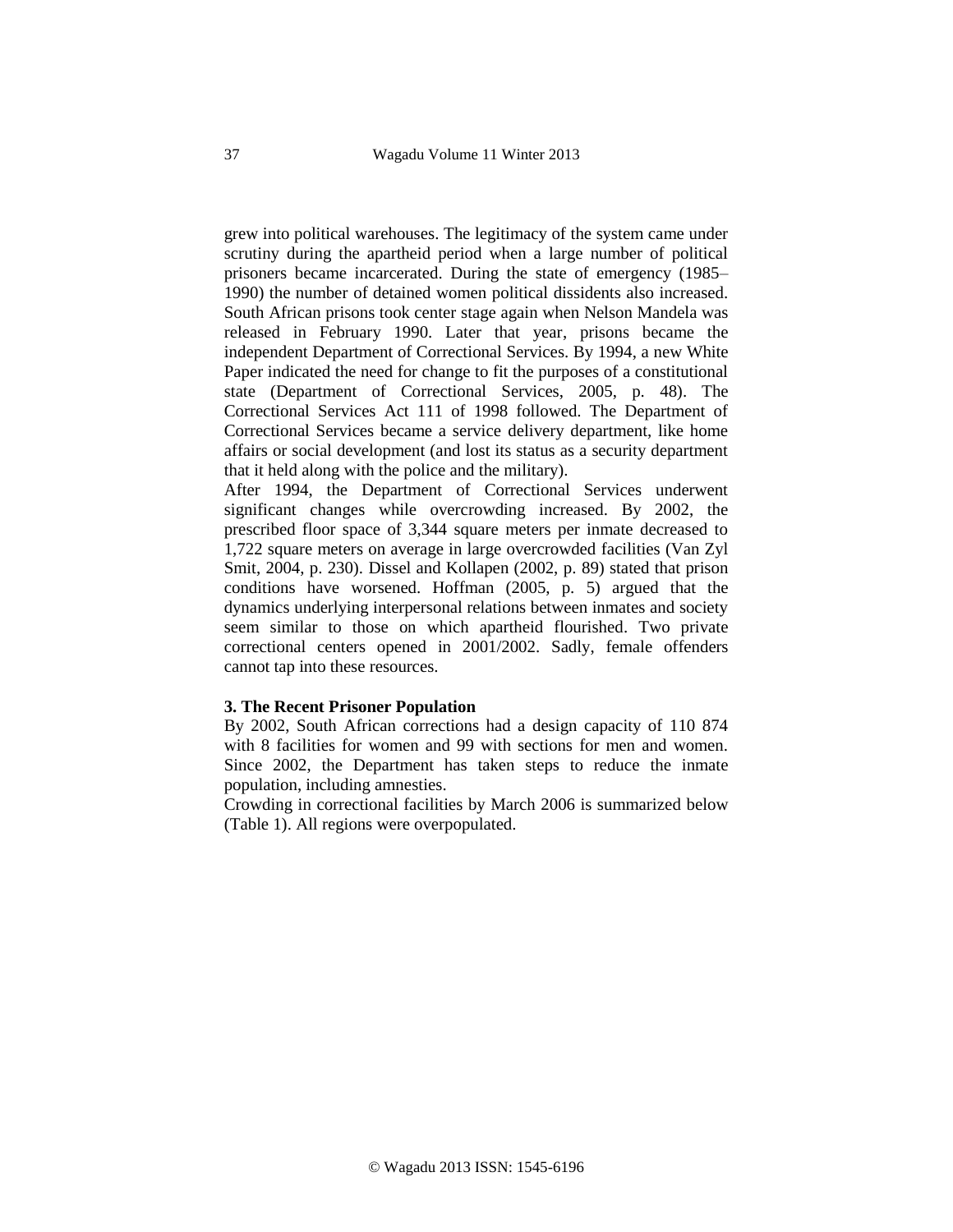| Table 1.                             |          |                              |                  |                            |               |
|--------------------------------------|----------|------------------------------|------------------|----------------------------|---------------|
| <b>Region</b>                        | Capacity | $\mathbf{I}$ In<br>sentenced | <b>Sentenced</b> | <b>Total</b> in<br>custody | $\frac{0}{0}$ |
| Eastern Cape                         | 12717    | 5 340                        | 14 306           | 19 646                     | 154.49        |
| Gauteng                              | 26 709   | 16 392                       | 28 441           | 44 833                     | 167.86        |
| KwaZulu-Natal                        | 19854    | 8 1 4 6                      | 18 213           | 26 359                     | 132.76        |
| Limpopo/Mpum<br>alanga/North<br>West | 18 9 96  | 3749                         | 20 323           | 24 072                     | 126.72        |
| Northern<br>Cape/Free State          | 16 807   | 5480                         | 14 9 21          | 20 401                     | 121.38        |
| <b>Western Cape</b>                  | 19422    | 7 2 8 6                      | 17616            | 24 902                     | 128.22        |
| Total                                | 114 505  | 46 393                       | 113 820          | 160 213                    | 139.92        |

Open Society Foundation for South Africa, 2006.

The inmate population in February 2007 is illustrated below (Table 2). The breakdown highlights female imprisonment. Reference to race is still maintained and racial perceptions remain strong in the correctional community.

| Table 2.         |             |                    |                  |              |
|------------------|-------------|--------------------|------------------|--------------|
| <b>Races</b>     |             | <b>Unsentenced</b> | <b>Sentenced</b> | <b>Total</b> |
| Asian            | Female      | 37                 | 29               | 66           |
|                  | Male        | 134                | 481              | 615          |
|                  | All Genders | 171                | 510              | 681          |
| <b>Black</b>     | Female      | 795                | 1759             | 2 5 5 4      |
|                  | Male        | 39 455             | 88 003           | 127458       |
|                  | All Genders | 40 250             | 89762            | 130 012      |
| <b>Coloured</b>  | Female      | 189                | 452              | 641          |
|                  | Male        | 7 277              | 20 290           | 27 5 67      |
|                  | All Genders | 7466               | 20 742           | 28 208       |
| White            | Female      | 66                 | 232              | 298          |
|                  | Male        | 508                | 1967             | 2475         |
|                  | All Genders | 574                | 2 1 9 9          | 2 7 7 3      |
| <b>All races</b> | All genders | 48 4 61            | 113 213          | 161 674      |

dcs.gov.za

Van Zyl Smit (Van Zyl Smit & Dünkel, 2001, p. 603) note that the number of women in South African correctional facilities continued to decline (from 4463 in 1988 to 3006 in 1998). Kriel (2005, p. 103) tracked data on the inmate population back to 1956/57. The highest daily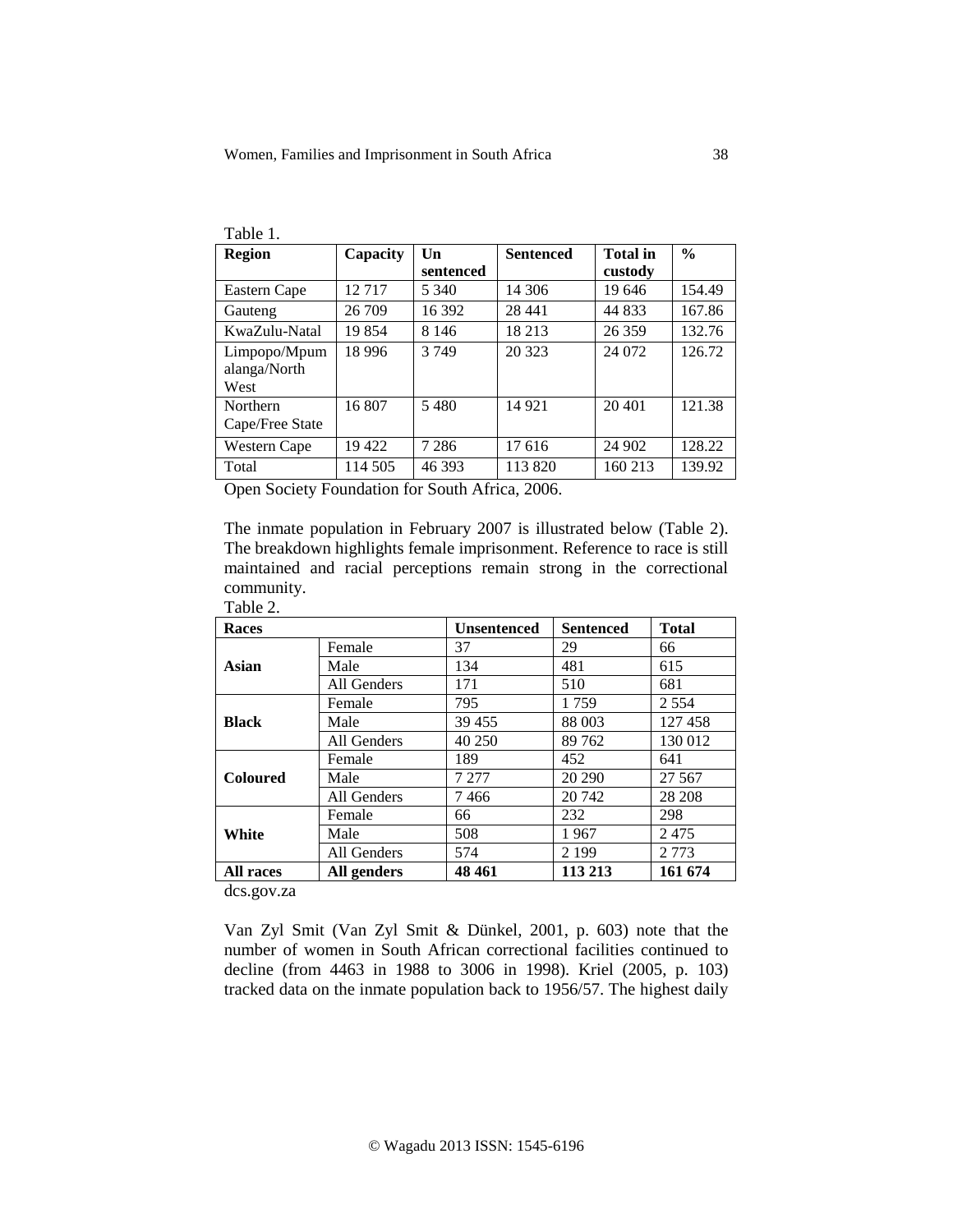average female inmate population recorded since then was 6888 in 1969/70. The lowest was 2530 during 1995/96. The introduction of correctional supervision, special remissions of sentence and special amnesty for women with children under 12 facilitated a decline in the inmate population. The female inmate population gradually decreased from 9.5% in 1958/59 to 2.3% in 2003/04.

## **4. Legal Basis of Women's Imprisonment**

There is no separate legal basis for the imprisonment of women in South Africa. Legal aspects apply to men and women alike. With the judiciary, the most influential legislation in the area of corrections is the 1996 Constitution, the Correctional Services Act 111 of 1998, minimum sentencing laws, criminal law and common law.

## **5. Sentencing of Women**

Section 276 (1) of the Criminal Procedure Act 51 of 1977 regulates sentencing (Republic of South Africa, 1977; Terblanche, 1999, p. 43). Historically, South African courts imposed nine types of sentences, namely death,<sup>1</sup> imprisonment, periodical imprisonment, declaration as an habitual criminal, committal to any institution established by law, a fine, corporal punishment<sup>2</sup> (see *S v Williams* 1995 (2) SACR 1 (CC), correctional supervision, and imprisonment from which a person may be placed under correctional supervision in the discretion of the Commissioner/parole board. Women were exempted from corporal punishment by the terms of Section 295(1) of the Criminal Procedure Act 51 of 1977 (Republic of South Africa, 1977).

### **6. Women Correctional Centers**

Correctional facilities should ensure safe custody, humane conditions, provision of corrective services, care and development, and general administration. Women's correctional centers can house 4378 inmates. Overcrowding is not a general problem, but isolated overcrowding occurs. In 2006 the worst overcrowded female correctional centers were Thohoyandou (capacity 134) holding 324 inmates (142% overpopulated) and Durban Westville (capacity 244) holding 389 (59% overpopulated). By March 2006, 2287 women were imprisoned. Of these, 171 were given a fine with imprisonment as alternative but were too poor to pay it. Another 70 served life sentences and 454 women served sentences longer than 10 years (Judicial Inspectorate, 2006, p. 16).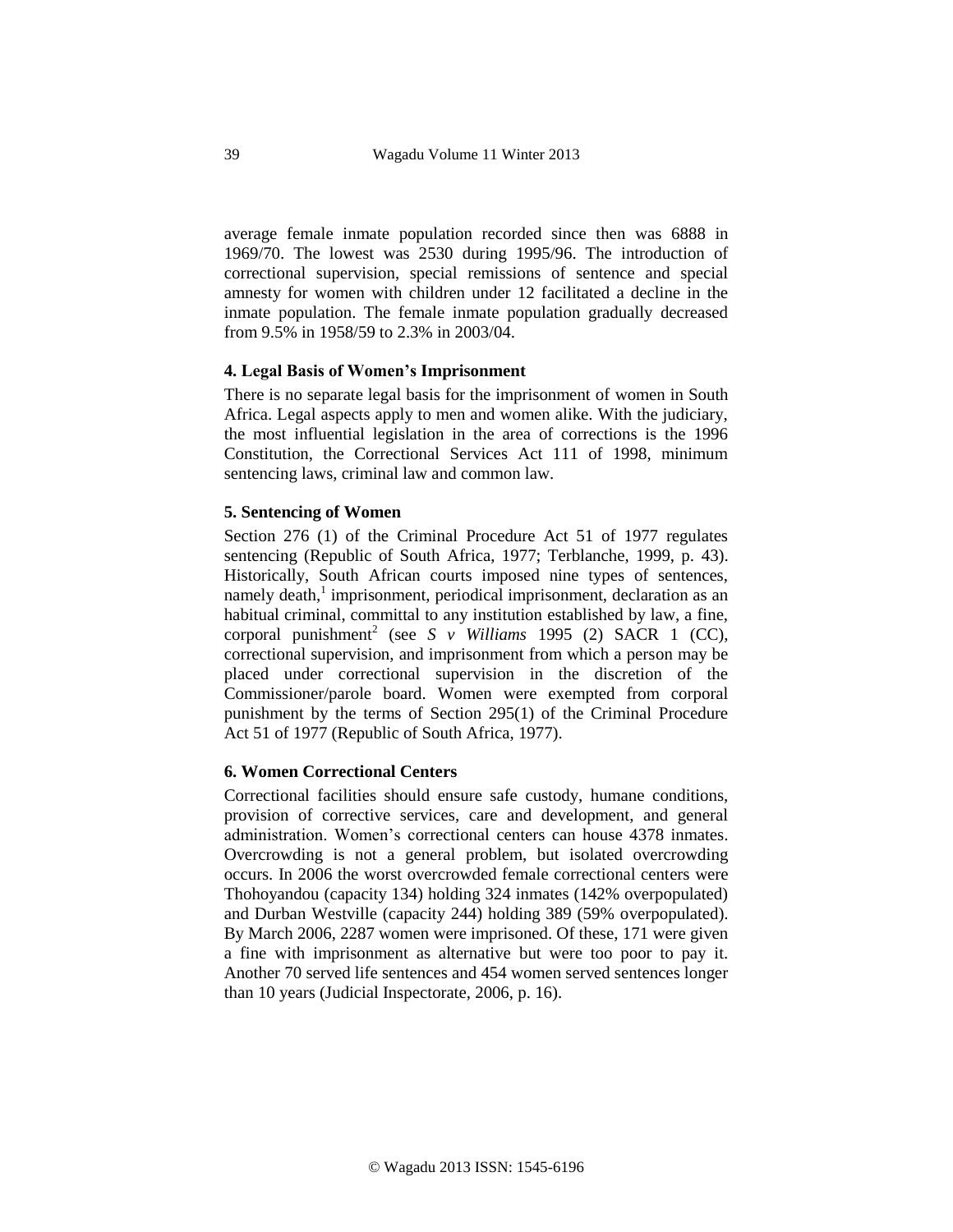## **7. Study on Women's Imprisonment**

Imprisoned women experience specific problems. South African correctional centers focus on the majority male population (97% of the inmate population). This focus often leads to a neglect of women's needs. Landman (Landman, Luyt, & Du Preez, 2006, p. 339) for example, stated that inmates do not have a consciousness of the human rights of people of faith, women less so than men. The need was identified to conduct an in-depth study regarding women's imprisonment in South Africa.

## **7.1. Methodology**

The researchers investigated women's imprisonment from different angles. Examples included approaches to human rights, accommodation, education and employment opportunities, treatment, and certain areas regarding the skills of corrections employees. Secondly, an analysis of the perceived conditions of imprisonment was conducted with reference to living conditions, quality of life, needs, and stress levels. Other concepts were analyzed but will not form part of this discussion. The study only included sentenced women.

## **7.2. Data Collection**

Data was collected through triangulation, which is a combination of different methods (Silverman, 2000, p. 98). It is also known as the multimethod approach (Dünkel, Kestermann & Zolondek, 2005, p. 4). Institution-specific data was collected at participating facilities using standardized written questionnaires for inmates and staff, observations at participating correctional centers, and additional non-structured interview participants.

### **7.3. The Questionnaires**

Questionnaires were adapted for South African conditions, but originated from a similar study in nine European countries. For the European study, revised questionnaires were devised from an international study on men's imprisonment: the Mare-Balticum prison survey (Dünkel, Kestermann & Zolondek, 2005, p. 4). After a pre-test in South Africa, the questionnaires were refined and utilized in all identified facilities.

# **7.4. Basic Questionnaire for Significant Background Variables**

The questionnaire collected data about the structural conditions of participating facilities. Correctional staff completed it. It focused on specific areas impacting inmates, like the size of the facility, population density, type of regime, basic conditions, medical, social and psychological care, programs for inmates, and staff-identified issues.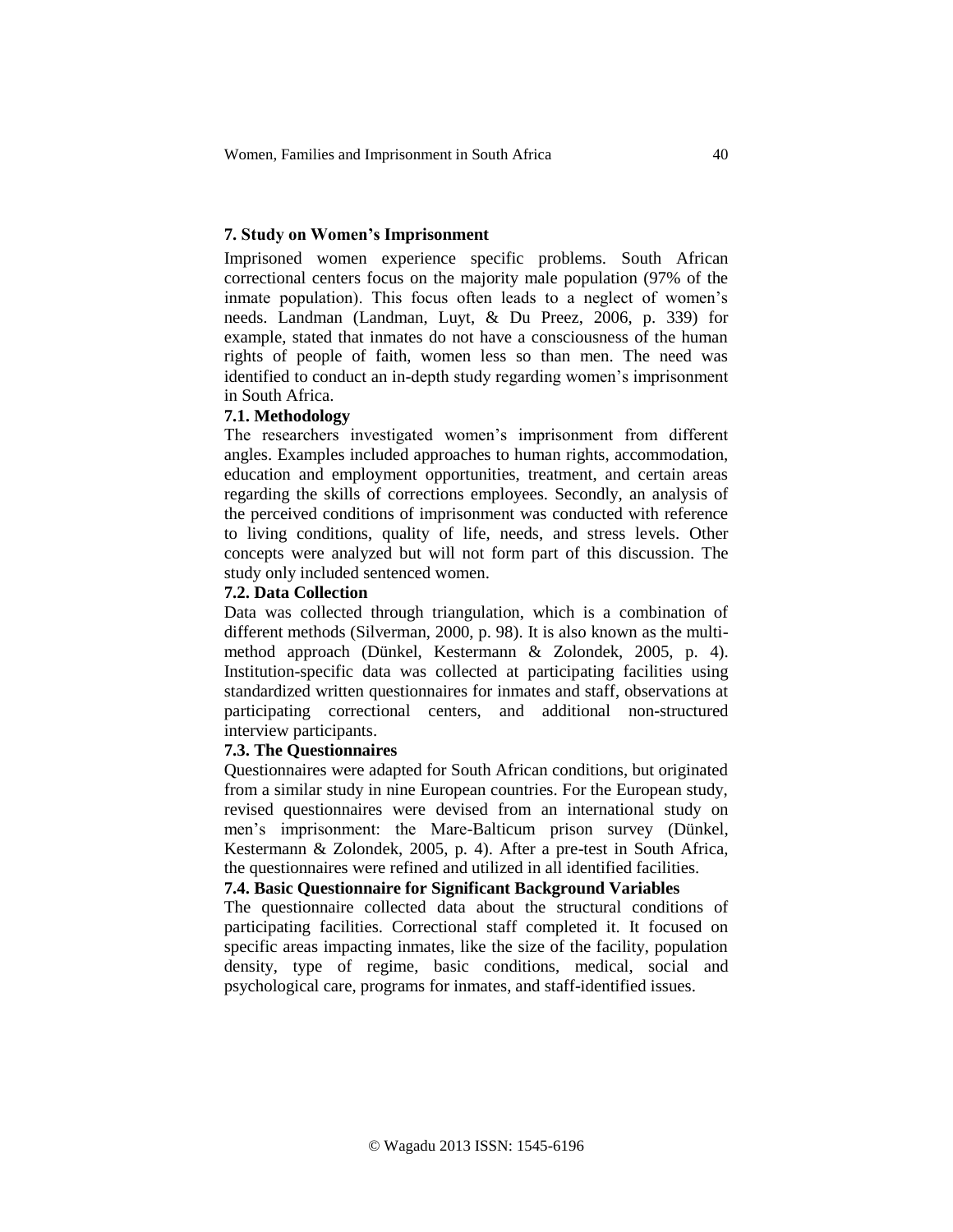## **7.5. Questionnaire for Female Inmates**

Information included socio-demographic data, assessment of conditions, well-being, interactions, development/work opportunities, victimization, and disciplinary measures.

## **7.6. Selection of Participating Correctional Centers**

Research results are based on feedback from three women-only correctional institutions and two institutions where a section is dedicated to women. Two correctional centers are urban institutions. Two female sections and one female-only center are rural institutions, allowing for a balance between urban and rural representation. Correctional institutions were selected by stratified sampling (Lunsford & Lunsford, 1995:105).

## **7. 7. The Research Sample and Questionnaire Distribution**

Management of institutions completed the basic questionnaire for significant background variables. The convenience sampling method was applied, in which participants are selected due to their convenient accessibility to the researchers. Criticism against the method is that bias may be introduced in the sample as volunteers are often more suspicious due to natural dominance in the population. The researchers considered this and concluded that such dominance could favor the research as volunteers would feel empowered to answer questions objectively. The questionnaires for female inmates were less difficult to handle, as the women were mostly eager to participate. A high return rate was achieved. In total, 19.30% ( $n = 477$ ) of all sentenced women ( $n = 2,472$ ) participated in the research.

### **7.8. Research Results**

Walonick (2007, p. 3) argues that low response rates to questionnaires may lower confidence in results and reliability. The return rate of 19.30% of the female inmate population allows for positive generalization (Silverman, 2000, p. 85). From the sample, 87.42% of feedback was received from women-only institutions, while 12.58% was received from institutions with women sections. The individual feedback distribution is illustrated below (Table 3):

| Correctional       | Frequency of return $(n = 477)$ | Percentage |
|--------------------|---------------------------------|------------|
| <b>Institution</b> |                                 | return     |
|                    | 147                             | 30.82      |
|                    | 156                             | 32.70      |
| 2                  | 114                             | 23.90      |
|                    | 21                              | 6.50       |

Table 3.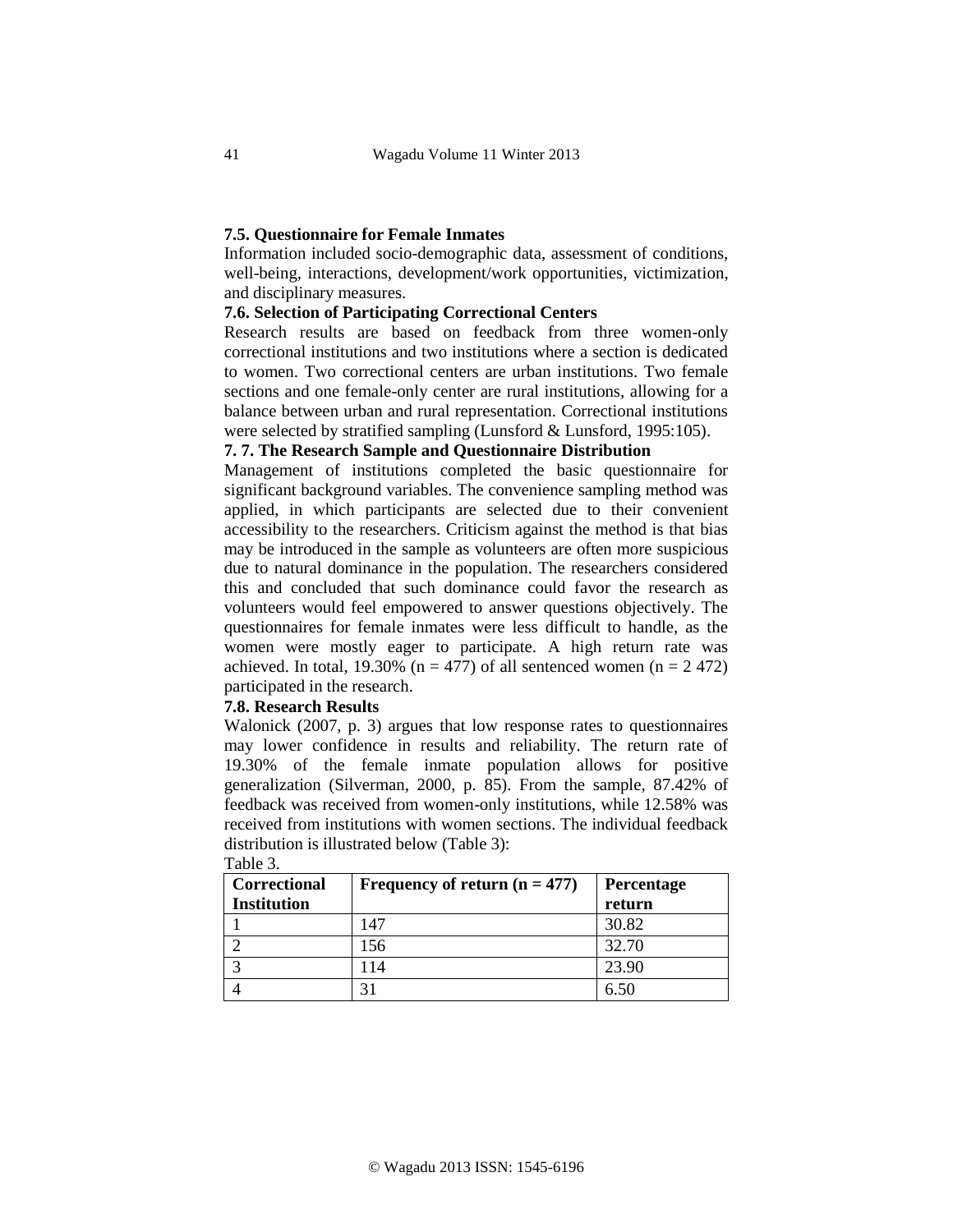| ັ          | 20<br>~           | 6.08       |
|------------|-------------------|------------|
| m<br>∡otal | $A$ $\neg$ $\neg$ | <b>100</b> |

### **7.9. Demographics Concerning Sentenced Women**

Concerning nationality, 93.24% were South African, while 30 participants were foreigners (missing  $= 33$ ). The age of participants varied between 15 and 69 years. Women below 20 years constituted 2.95%, with 26.76% ageing from 20 to 29. Those between 30 and 39 years represented 36.73%. Women between 40 and 49 represented 20.41%, while those between 50 and 69 constituted 13.15%. The age with the highest representation was 36 (n = 28), followed by 27 (n = 24), 32 (n = 23) and 30 (n = 21), while 2.27% (n = 10) were 54, a high age for criminal activity. Women aged 25 to 42 had high representation at 64.17% ( $n = 283$ ).

The majority (44.65%) was single, 25.74% were divorced or widowed, 29.61% were married and 40.83% reported no involvement in stable relationships. The majority (53.30%) reported involvement in a stable relationship outside, while 5.87% indicated involvement in a stable relationship inside prison (missing  $= 68$ ).

Nearly 80% reported having children, while 21.40% had no children (missing  $= 47$ ). Most women had two children, followed by those with one child and those with three children. Forty-two indicated they had four children and 3 reported having 8 children (missing = 113). The youngest child of 83.05% of the sample were aged seventeen or younger (thus being dependents). The age group five years or younger (qualifying to be housed with their mothers)<sup>3</sup> accounted for  $33.33\%$  of dependent children, while 34.75% of dependent children were between 6 and 12 years. Only 60 children were of independent age, varying between 18 and 45 (missing  $= 123$ ).

The majority (31.34%) had completed secondary school education, while 12.44% have had no education, 23.50% completed primary school, 25.58% were secondary school dropouts, 6.91% had completed a university degree and 1 person has completed a postgraduate degree (missing  $= 43$ ). Just over  $\frac{1}{2}$  of the women (56.78%) indicated that they had been employed prior to incarceration.

Nearly 57% (56.78%) reported to be first offenders, while 16.17% reported previous imprisonment. Forty-four participants reported pretrial detention of 1 year, while 20 reported pre-trial detention of two years. Pre-trial detention was most concentrated in the period 1 to 11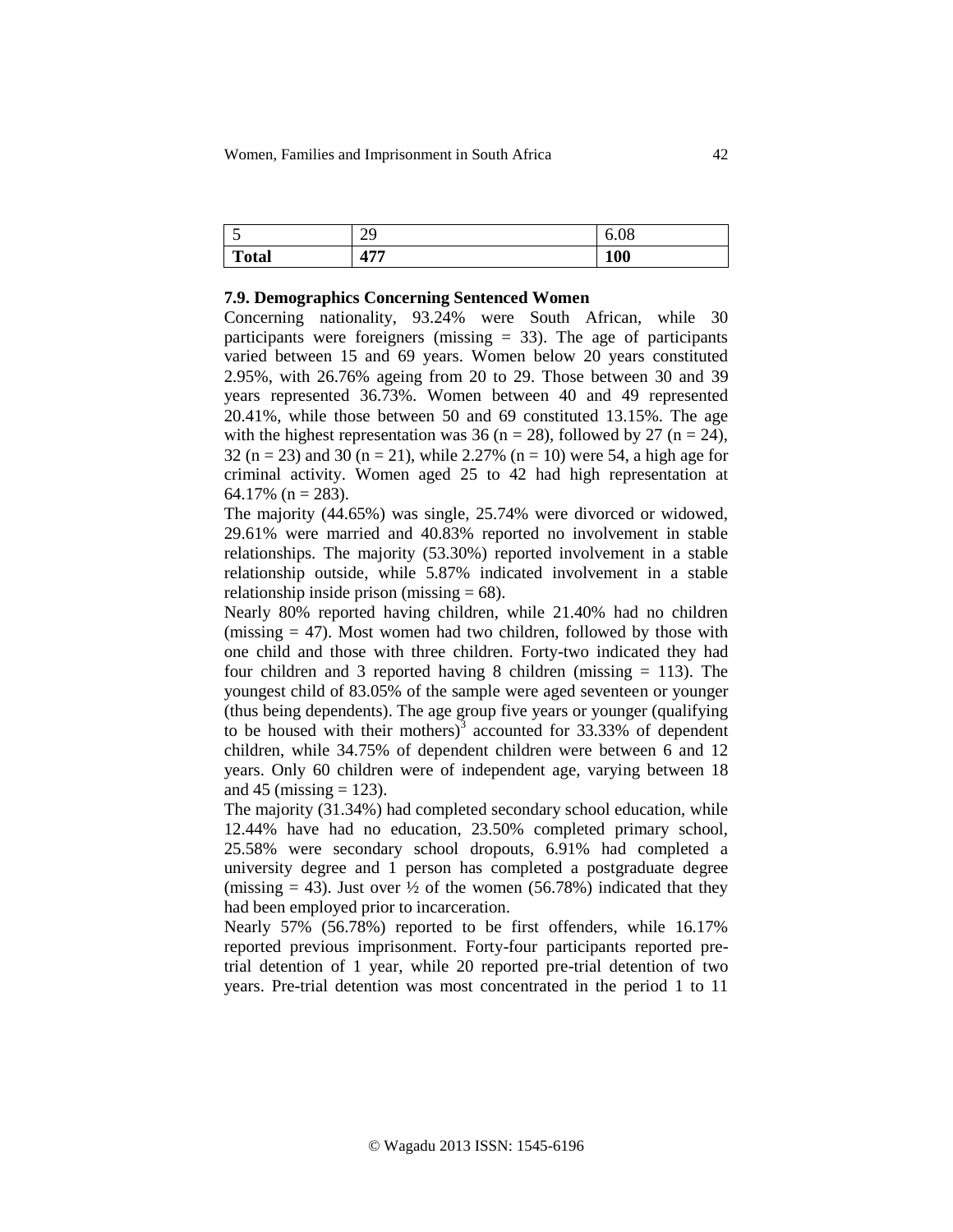months with 72% spending 6 months or less in pre-trial detention. The types of crime and the number of participants from the sample convicted for it are tabled below (Table 4): Table 4.

| Type of crime                       | Number convicted* |
|-------------------------------------|-------------------|
| Theft/fraud/embezzlement or another | 151               |
| form of property crime              |                   |
| Drug offences                       | 8                 |
| Murder/manslaughter                 | 30                |
| Robbery                             | 48                |
| Assault/bodily harm                 | 26                |
| Economic crime                      | 120               |
| Sexual offence                      | 34                |
| Drunk driving                       | 6                 |
| Other                               | 37                |

 $*$  Missing value = 17

Sentences ranged from a few days to 40 years. Participants who received a sentence of less than one year amounted to 20.29%. Sentences of 1 to 5 years amounted to 33.34% of the sample. Those serving 6 to 10 years represented 24.26% of the sample. Of the 105 persons who serve sentences of more than ten years, 28.57% serve 15 years, while 9.52% serve 20 years, and 7.6% serve 25 years. Of the sample, 303 participants looked forward to being released within 2 months, while 49 were expecting to be released within 2 years. Sixty-two participants expected release within 8 to 10 years.

## **7.10. Women's View about** *Capita Selecta* **in their Respective Correctional Centers**

Women were asked to indicate whether certain aspects in their correctional center could be described as "very poor," "poor," "ok," or "very good." Statements covered a variety of fields typically forming part of the daily prison routine. Results are not broken down into individual correctional centers. Responses are described below.

Recreational opportunities were described as very poor (42.46%), while 30.86% said it was poor. A total of 23.90% were of the opinion that recreational opportunities were "ok." Only 2.78% felt it was "very good." Women argued that the quality of food was "very poor," with 37.75% expressing this view. Another 34.88% said food was "poor" and 2.43% argued that the food was "very good." Work opportunities evoked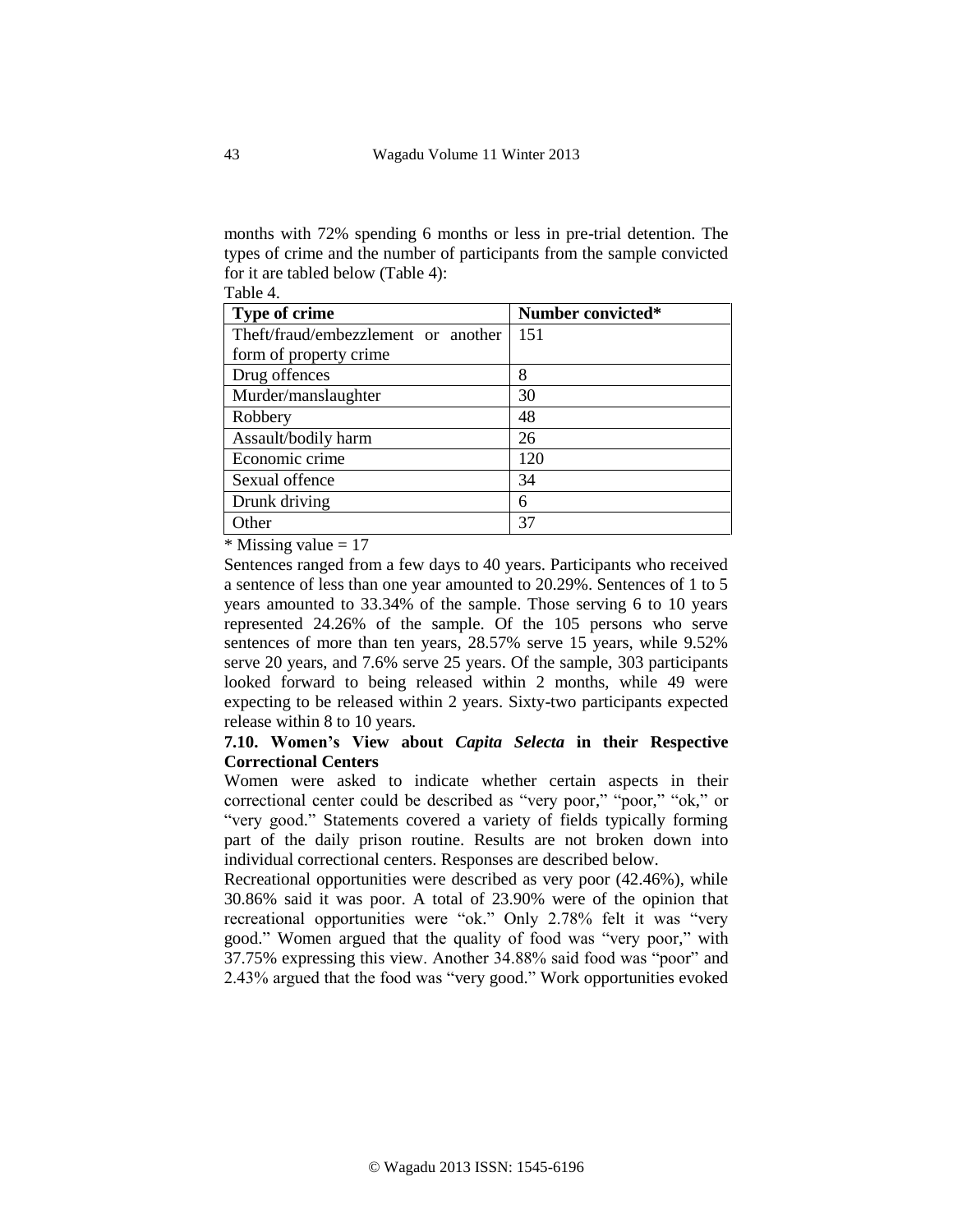positive responses with 40.00% responding that it was "ok." In contrast, 24.27% described it as "very poor" and 29.89% said it was "poor."

Opportunities for family contact created positive responses. From the sample, 49.20% indicated that it was ok, while 14.42% said it was very good. The climate between people in the institutions was experienced as "ok" by 45.66% while 35.39% said it was "poor." Another 15.07% described the climate between people as "very poor" and 3.88% felt that the climate between people in the correctional environment was "very good."

# **7.11. Accommodation and Aspects of Care**

Women in South African correctional centers included in the sample indicated that they were accommodated in cells with between 2 and 89 persons. The majority (59.13%) indicated that they had enough space in their cells. It emanated that 26.41% were not allowed to have personal belongings with them. In 94.83% of the cases people had access to a toilet that was inside the cell, while 74.16% indicated that the toilet was separated from the cell and 35.58% indicated that toilets were in view of other inmates.

More than 90% (90.36%) were in possession of soap and toothpaste and 83.89% indicated that availability of women's hygiene articles was not a problem. Availability of bedding was much lower at 59.38%. Concerning showering, 60.18% could shower once a day (8.43% could shower twice daily), while 17.14% could shower 3 times or less per month. Nearly 75% said water was warm, while 25.6% had regular cold showers.

Lighting in cells was reported as adequate by 90.66%, but 54.59% reported that cells did not allow a view of the outdoors. Just over 50% indicated that cells are too cold, while 75.33% reported having no heating during winter. Nearly 82% (81.76%) said cells are too hot in summer. A slight majority (52.24%) reported that cells are not damp, while the rest reported the opposite. Too much noise was reported by 48.79%, while 25.05% reported excessive noise (excessive noise refers to abnormal additions to already existing noise levels, for example those noises caused by hard floor surfaces, metal gates and doors, and the use of one television set for a large cell without the option of individual sound apparatus like earphones). Concerning ventilation, 51.72% argued that cells are poorly ventilated, while 59.09% experienced uncomfortable temperatures inside cells. Natural/artificial lighting was at acceptable levels with 73.23% indicating so.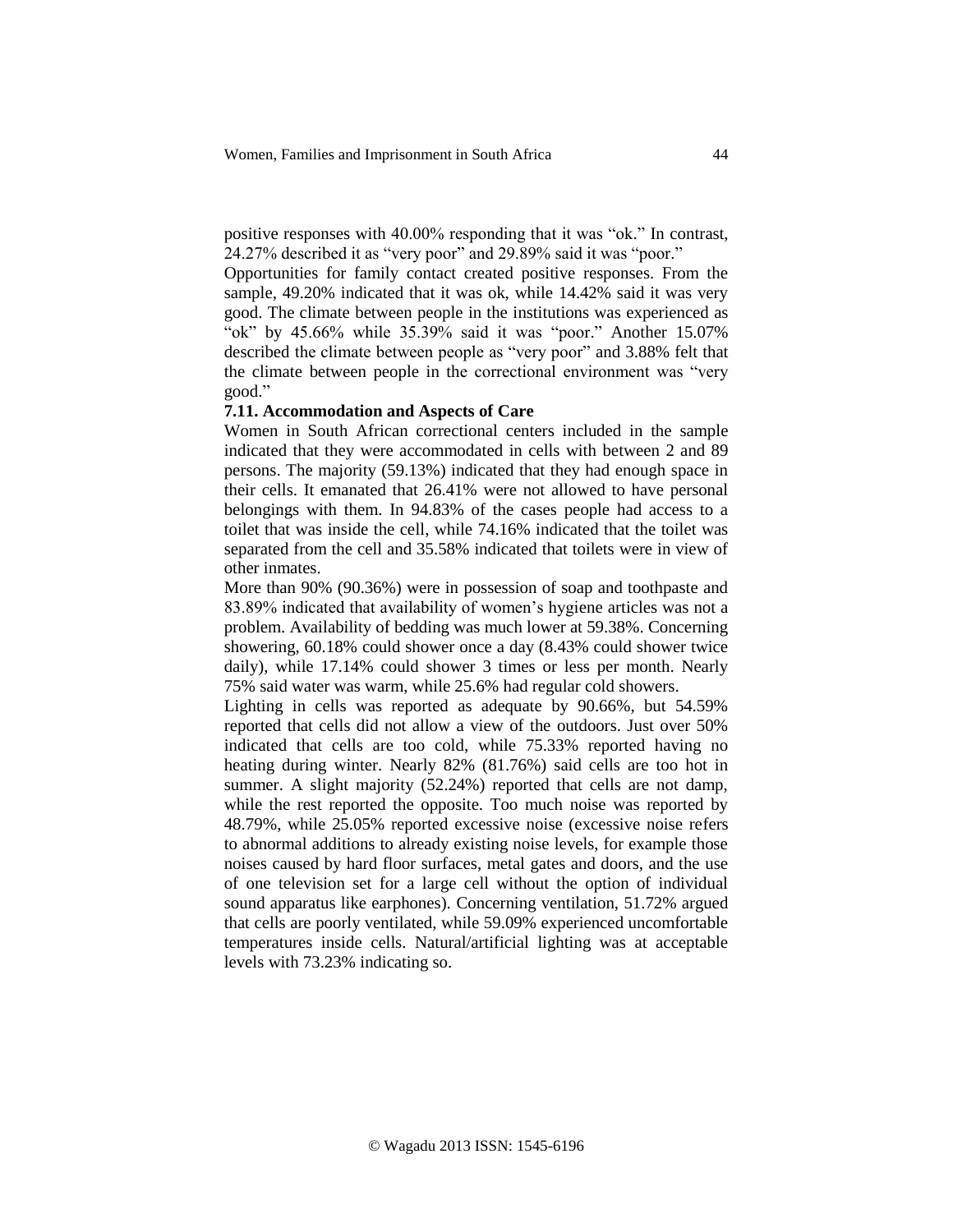Sentenced women are obliged to wear prison clothes. Nearly 92% (91.81%) confirmed wearing it. Only 37 women reported wearing private clothes. Reasons for this included washing, unavailability of prison clothes and being hospitalized. Privacy was acceptable to the majority (51.12%), but 29.28% indicated that lack of privacy was very high and 10.81% said lack of privacy was high.

### **7.12. Food**

Although the majority (89.70%) indicated that they catered for themselves, 76.13% said they received three meals per day and 76.94% indicated they received at least one hot meal per day. Official policy is to prepare meals in central kitchens. However, the researchers found that women are sometimes allowed to prepare their own food, for example women with children inside, to create some normality.

The majority (70.98%) reported being able to purchase/receive additional food. Only 21.57% were able to prepare their own food in living areas. Nearly half (46.03%) had special dietary needs. Of those, 49.60% maintained that special dietary needs were not considered properly. Concerning wholesomeness, 69.63% argued that the diet was unbalanced. As for quantity, 55.22% were not satisfied, while 14.15% agreed that food was always sufficient. Only 5.82% maintained that food is always good, while 80.76% felt that the food was never good.

## **7.13. Health**

Concerning health, 28.37% reported feeling very unhealthy and 17.26% indicated feeling perfectly healthy. In total, 52.72% of the sample felt unhealthy. Regarding sleeplessness, 36.53% experienced it often, while 28.91% experienced lack of appetite. Regular allergies were reported by 26.23%, while 52.22% never experienced allergies. Some 38.06% had backache complaints, while 48.84% reported regular headaches, 33.80% regular stomach trouble, and 29.12% regular abdominal pains. Concerning toothache, 58.80% reported never experiencing problems of this nature, while 41.33% reported other types of health problems.

Tuberculosis was reported by 6.51%, while 18.55% were not sure. Hepatitis (different variants) sufferers amounted to 4.15% while 17.56% was not sure. Having HIV/AIDS was confirmed by 9.00%, with 57.35% reporting being negative and 33.65% not knowing their status. Venereal disease was reported by 3.94% of the sample, while 30.71% did not know whether they had any.

Regarding medical treatment in prison, 19% reported never to have had any, 41.86% has had medical treatment 1-2 times, 16.97% made use of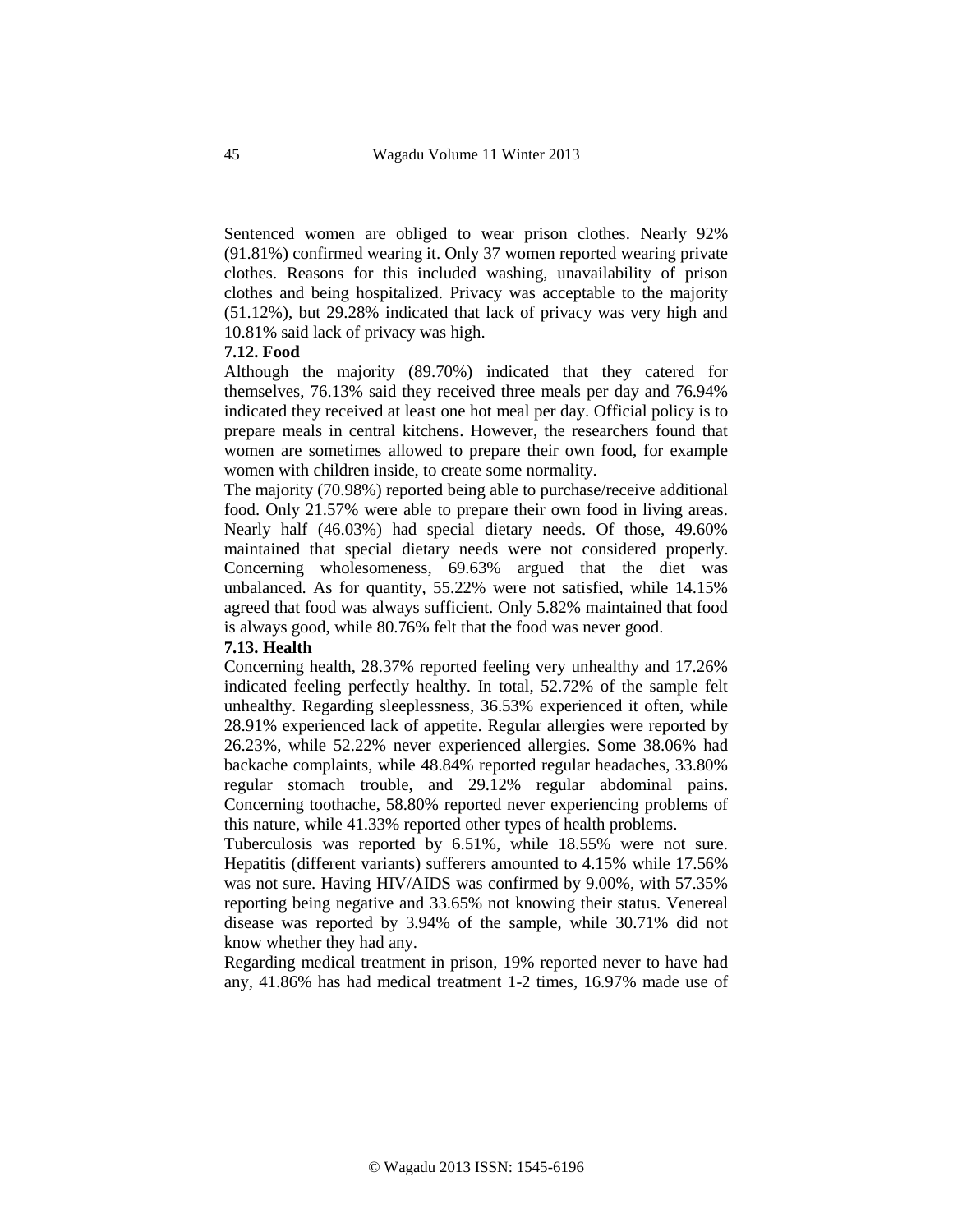medical treatment in prison 3-5 times and 21.95% used medical treatment more than 5 times. Some 54.84% reported their satisfaction with medical treatment, while 19.35% reported they were very dissatisfied with medical treatment. Medical provisions were satisfactory for 15.07%, while 54.11% were not impressed.

When required, 52.09% of participants reported not being able to have immediate access to medical assistance, but 61.42% were able to consult a general practitioner. Dentists were available to 55.43% of the sample, but psychologists/psychiatrists could not have been consulted by 53.33%. A gynecologist was only available to 11.88%, while 60.09% had no access one. Only 8.47% had had cancer screening and 34.23% reported

having obtained essential medicines.

In total 51.49% could not obtain disinfectant when needed, while sterile needles were not available to 48.87%. Only 12.38% could obtain sterile needles and 38.74% did not know whether they would be available on request.

With self-assessment of mental/medical conditions, 50.00% agreed strongly that they felt dejected/depressed. Only 38.03% said they remain optimistic even during tough times, while 50% experienced constant loneliness. Some 13.10% said it's unlikely that they would be lonely. In total, 37.50% argued that they had someone to rely on inside, while 30.13% felt it unlikely that they could rely on anyone while in prison.

Relating to substance dependency, 25.78% showed extreme fear of becoming dependent while imprisoned. Some 16.82% feared the likeliness of dependency, while 47.76% showed no fear of developing substance dependency. Another 59.60% argued they could not bear another day inside prison, while 15.40% had the opposite view. Only 16.22% argued they were in good hands, while 18.47% said it was likely that they were in good hands and 65.31%argued they were not in good hands.

Concerning brooding, 72.8% said they spent a great deal of time brooding. Some 65.92% were often angry, while 14.80% very seldom become angry. Dealing with problems by speaking to someone was confirmed by 37.27%, while 35.45% experienced a likelihood of speaking to someone. Sadly, 15.23% argued that there was no likelihood to talk about their problems.

Nearly 50% feared contracting a disease inside prison, while 11.39% had no fear for this. Many (60.58%) felt that their lives were pointless. The majority (86.97%) argued that they try to make the best out of their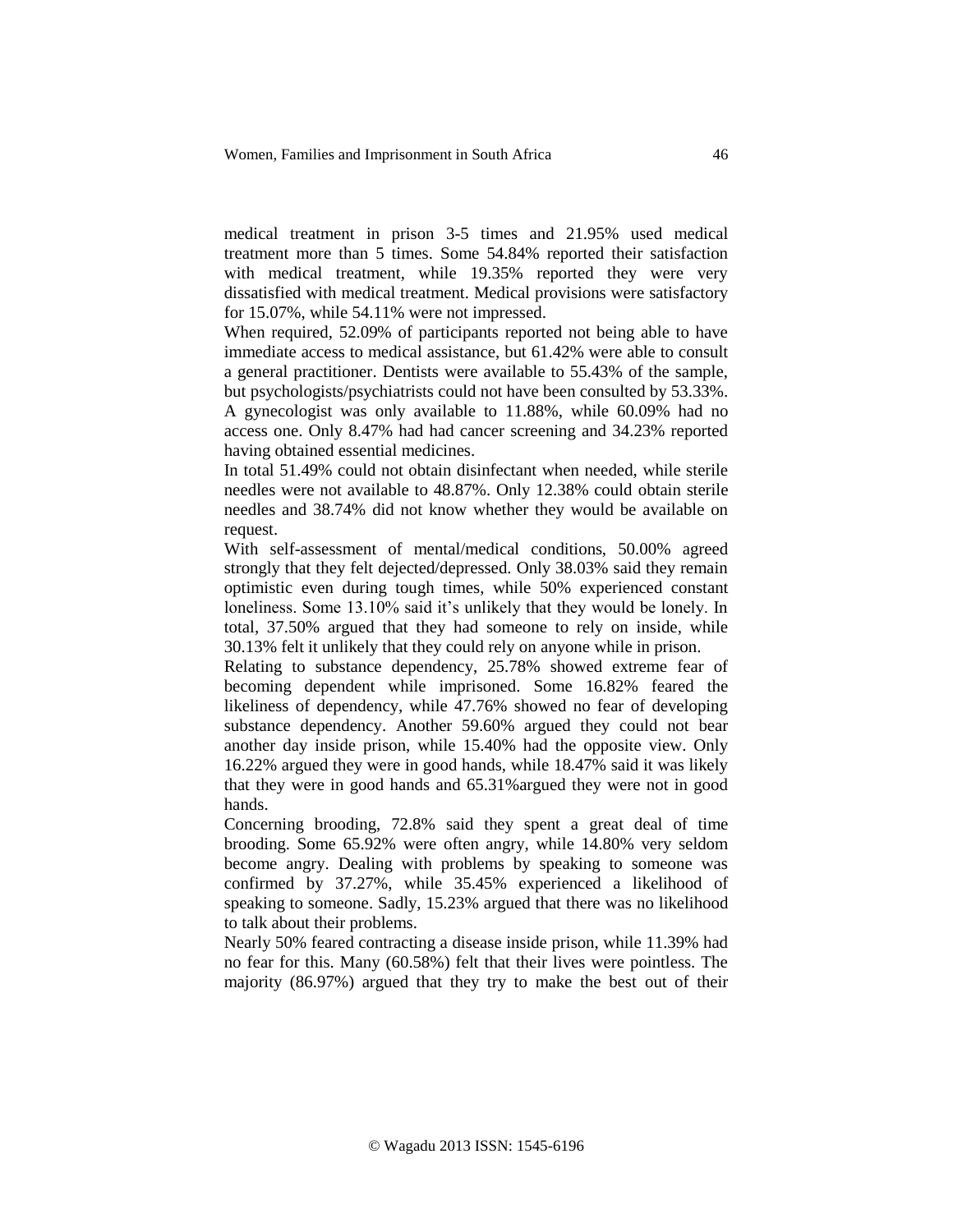situation. Most (75.17%) felt that they looked well after themselves, while 3.33% thought it was impossible.

Many (46.46%) often felt so enraged that they could break something. In contrast, 33.64% almost never experienced this rage. Some 73.32% expressed being tensed regularly, while 14.13% very seldom experienced tension. Whilst 35.71% indicated that they sometimes consider selfharm, 49.78% hardly ever consider it. The majority (72.09%) indicated that there is always someone to comfort them when feeling down, while 12.72% said they had nobody to comfort them. A large 67.04% said they were at the mercy of their situation. Yet, 75.50% knew who could assist when help was needed.

### **7.14. Drugs/substances in prison**

On the Lickert scale 66.20% argued that drugs played no role in everyday prison life, 13.89% lingered towards the center of the "no role" continuum, 4.63% were centered towards the "major role" continuum, and 15.28% argued that drugs played a major role.

Concerning alcohol, 6.93% knew inmates using alcohol, 15.45% knew inmates using cannabis,<sup>4</sup> 5.12% knew inmates using ecstasy, 4.23% knew inmates using amphetamines, 5.90% knew inmates using cocaine, 4.06% knew inmates using heroin, and 3.13% knew inmates using methadone related substances. Own drug use was indicated to be very low. For alcohol it was 3.60%, for cannabis 4.51%, ecstasy 1.13%, for amphetamines 0.45%, for cocaine 3.21%, for heroin 2.53%, for methadone 0.70%, and for other drugs 2.75%.

Regarding self-reported previous dependency treatment, 0.90% received alcohol treatment, 3.59% received drug treatment, 3.34% received prescription drugs treatment, and 6.86% received mental treatment. In comparison, current treatment was reported for alcohol (0.68%), drugs (0.68%), prescription drugs 2.30%, and 4.59% for mental health. Participants expressed the need to undergo treatment. Of these, 3.46% needed alcohol treatment, 4.85% drug treatment, 4.02% prescription drugs treatment, and 9.58% mental treatment.

### **7.15. Work and Education and Training**

Some 144 participants indicated that they were working towards obtaining a school certificate, 39 followed vocational training and 102 participated in other training courses, while 156 did not participate in education or training. Another 57 planned participation in courses that have not started at the time of the research. Concerning other programs (social skills, anger management), 134 participants were involved in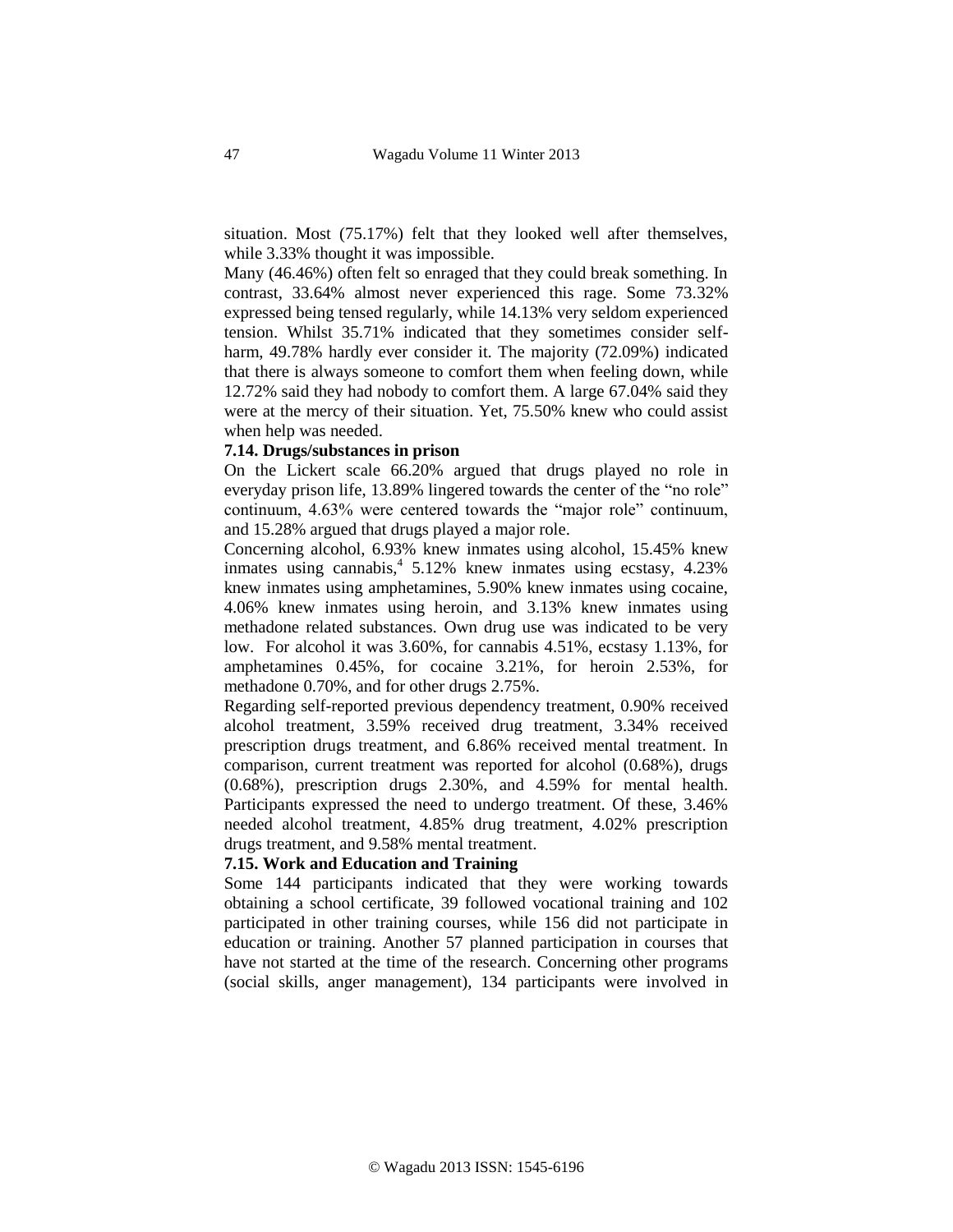these programs, of which 72.90% indicated voluntary and 27.10% obligatory involvement.

Many (60.92%) were employed inside correctional centers, with 39.08% not working. Of the employed, 80.33% reported working one hour per day, while 18.85% worked two hours per day. Only 0.82% worked three hours or more daily. Concerning remuneration, 46.15% received remuneration for their work. Some (54.06%) had a say in the work they performed, while interest and skills were reflected in 57.78% of work performed. Few (8.00%) were on work release (day parole), 26% indicated unavailability of work, 14.00% reported health problems as reason for unemployment, 29.00% participated in education/training, and 23% had reasons for not working (not being interested, awaiting release). Most participants evaluated their work/education/training as meaning something to them (75.66% totally agreed and 16.34% partly agreed). However, 50.48% argued that work/training did not improve skills levels, while 29.88% argued otherwise. The majority (81.17%) received feedback that they do a good job and 66.37% maintained that their work distracted them from everyday prison life.

The majority (59.88%) reasoned they were adequately trained for their work, while 22.80% completely disagreed. Many (65.66%) regarded their work/training as monotonous, while 59.94% totally agreed that you can always learn new things. Seventy percent agreed that time to complete tasks was sufficient, while more than 50.00% regarded work/education as an opportunity to meet other inmates.

### **7.16. Leisure time**

Many (48.35%) were of the opinion that inmates spend less than 5 hours outside cells each day, while 51.65% indicated that time spend outside cells varied between five and nine hours. Some (26.18%) indicated that they could spend seven hours per day outside their cells, while 18.87% said the maximum time outside equaled two hours. Most (89.31%) could move freely when outside, but 55.74% indicated that a variety of leisure activities were unavailable. Where leisure activities were available, 55.36% indicated they were not able to utilize them.

During leisure time, 37.17% watched television, while 14.60% said it was not possible. Some (11.38%) would draw or paint, while 35.71% maintained this activity was not available. Fitness exercises were sometimes done by 5.22%, while 52.83% said it was not possible. Reading proved popular as 48.42% indicated frequent reading but 7.01% said it was not possible. While 5.22% said it was not at all possible to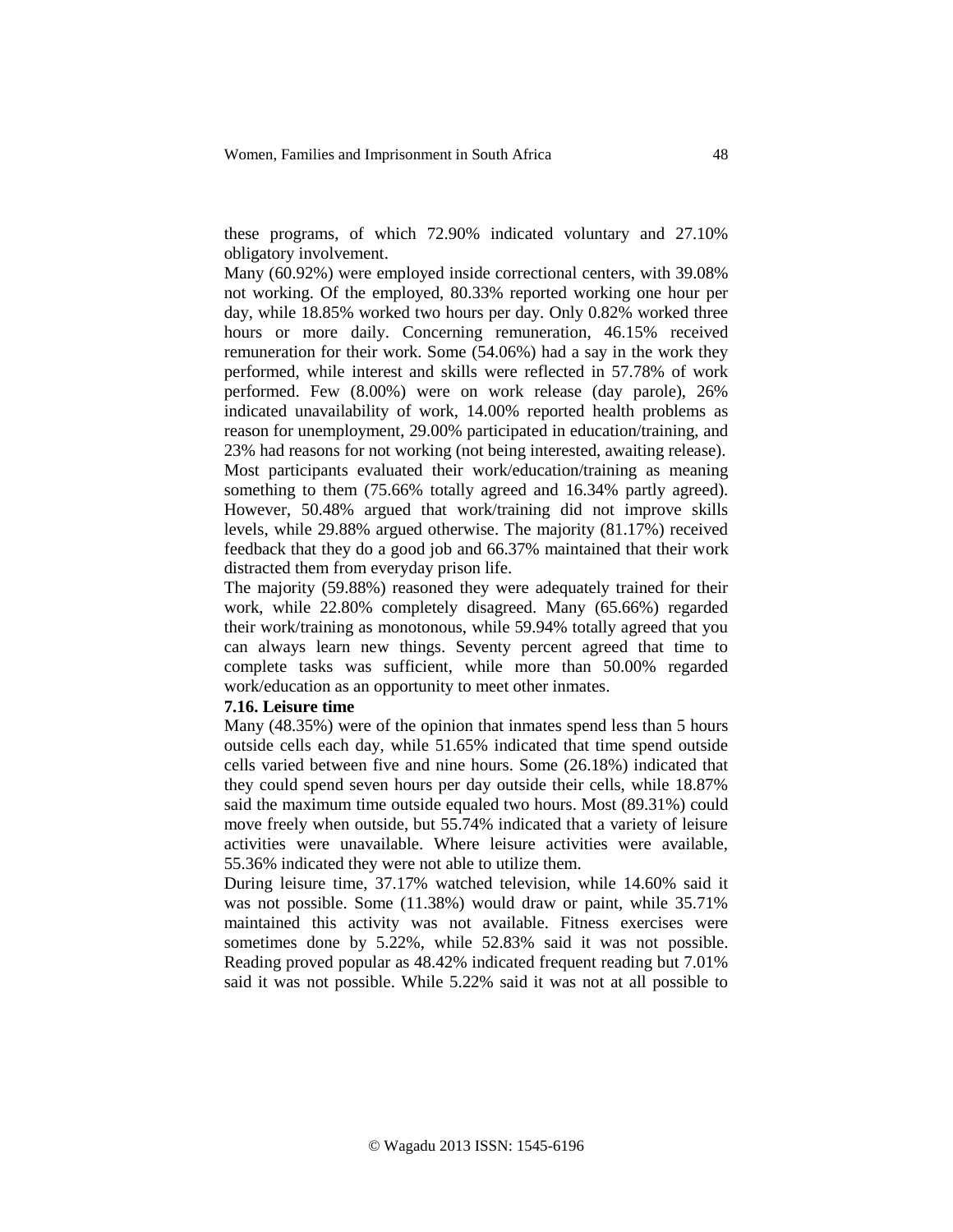spend time with other inmates as a leisure activity, 49.43% indicated to do so frequently.

Sport was high on the leisure time agenda and 5.79% indicated frequent participation in it, while 27.62% claimed no access. As for handicrafts, 42.73% indicated non-availability and 9.55% indicated frequent participation. "Hanging around" was done frequently by 16.59%, whereas 29.55% said it was not permitted. Music was popular with 66.96% (31.92% sometimes and 35.04% frequently listens to it), while 10.27% said it was not possible. Many (59.69%) indicated that they spent three hours or less a day on their activities.

Many (55.11%) spent leisure time by themselves. The majority (77.41%) could access information about current events and 81.12% could practice their religion freely. More than half (58.03%) spoke English fluently, but 41.78% did not have newspapers available in their native language. Only 35.44% indicated that English courses were offered.

# **7.17. Contact with Inmates and Officials, and Institutional Atmosphere**

In their contact with other inmates 79.61% experienced respect from fellow-inmates. Although 49.02% indicated that they are afraid of some inmates, 90.23% indicated that they got along with most inmates. Many (56.90%) found it easy to establish contact with other inmates, while 83.41% knew which inmates to talk to when they experienced problems. Most (82.85%) were treated fairly by other inmates, while 50.90% said they were oppressed by other inmates. While 88.35% argued there are inmates with whom they were friends, 69.50% said that there were many inmates with whom they want nothing to do with.

Concerning officials, 70.30% experienced respect from them, although 50.76% feared some officials. The majority (76.06%) indicated that they got along well with officials, while 54.66% said it was difficult to establish contact with officials. Most participants (85.04%) knew whom to approach when they had problems. Generally, 79.51% felt officials treat them fairly. Many (58.01%) felt oppressed by officials, while 80.45% said they get along well with certain officials. Most participants (58.82%) felt constantly being monitored. Two thirds (67.11%) experienced most officials speaking in a commanding tone, while 81.02% argued that officials were doing their job.

On the Lickert scale (from relaxed to tense), 68.63% of the sample experienced a tense atmosphere in their institutions, while on the same scale (from safe to hostile) 48.14% experienced a hostile atmosphere. On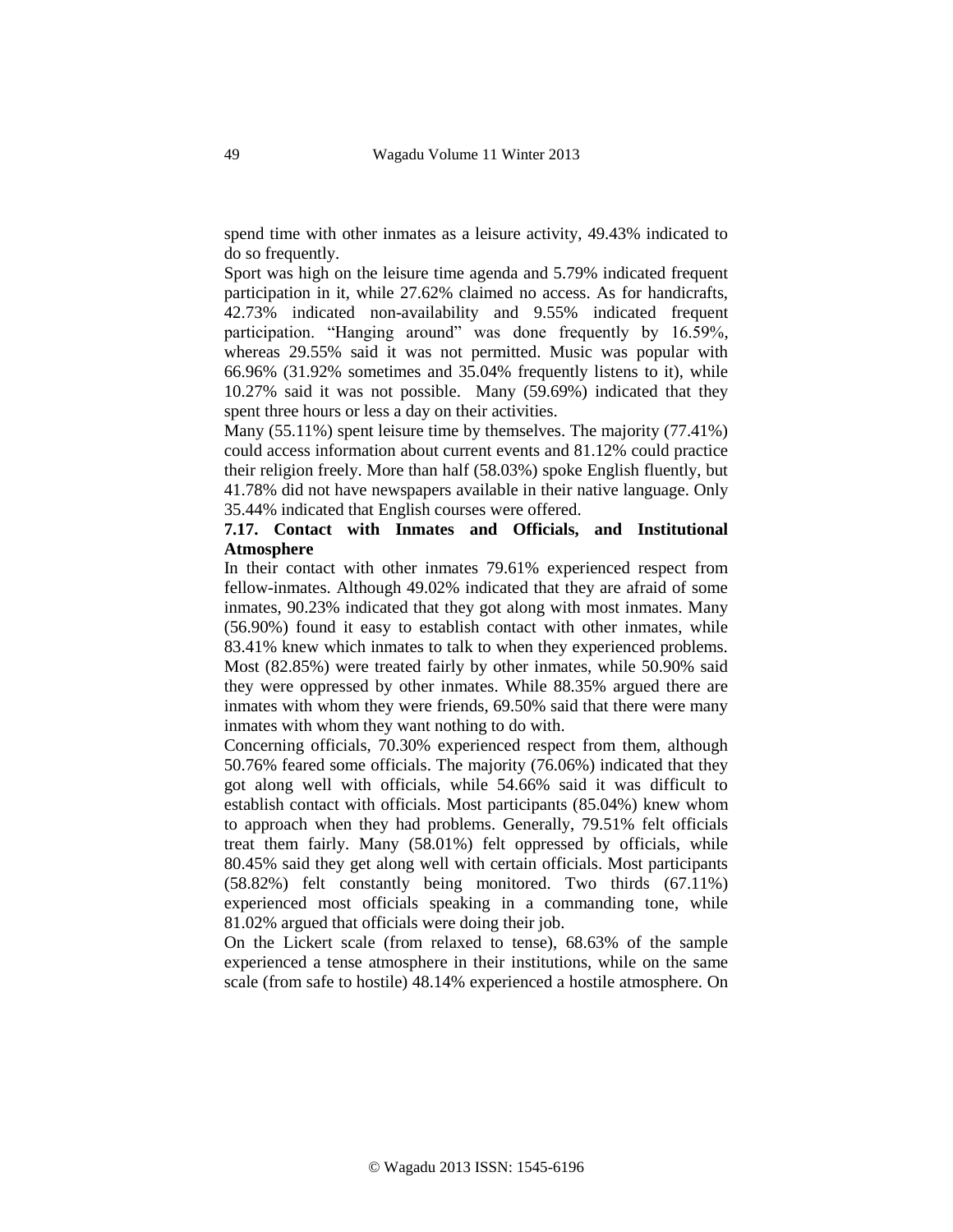the same scale (from low to high), 46.4% of the sample saw their own position in the internal institutional hierarchy/pecking order as central, while 18.51% felt they had high positions. With 7.71% of participants indicating that they are foreigners, 21.95% felt they were disliked by others. Most (82.61%) argued that they were not taken better care of because of this. They were also not treated worse (claimed by 80.34%). More than half (52.37%) saw themselves minorities, but 81.41% indicated that it did not bring about better treatment, while 88.43% said the treatment was also not worse because they belonged to a minority.

### **8. Conclusion**

Women's imprisonment in South Africa faces various difficulties and challenges, while inadequacies persist in various areas. The Department of Correctional Services (2005:13) expressed that rehabilitation will be at the center of activities, but it is not (yet) the case, particularly when considering rehabilitation of women. One would imagine that significant changes would start with small victories, like walking the extra mile for incarcerated women, a minority group, in areas like parole, provision of necessities and special emphasis on rehabilitation programs to empower them for a crime-free life.

The importance of women in South African society cannot be overestimated. Without women the foundation of society is severely damaged. South Africa is primarily dependent on women for education, health services, and many others. The Department of Correctional Services employ 9751 women, constituting 25% of the total staff complement (Department of Correctional Services, 2007). Yet, they are unable to render comprehensive services to this minority inmate group.

Something is terribly wrong in a correctional system when the State cannot deliver proper services to such a small portion of your correctional population. Noble ideas are afloat at high levels, but implementation and execution where it really matters is a big concern. Women are at the losing end in correctional institutions. In society, the future of the whole country may increasingly be jeopardized by the manner in which a core function of one of the largest state organs is executed.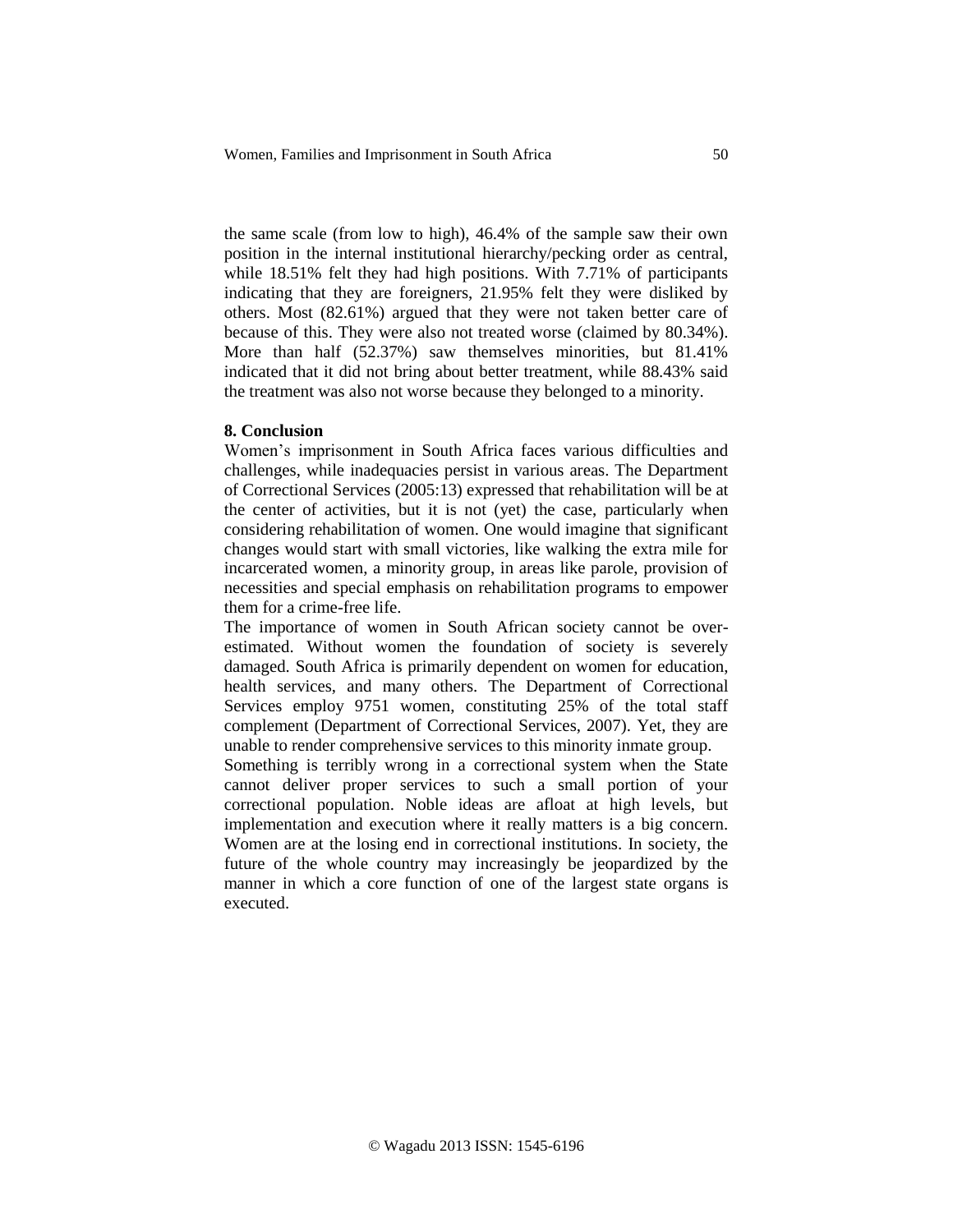## **References**

- Department of Correctional Services. (2005). White paper on corrections in South Africa. Pretoria: Department of Correctional Services.
- Department of Correctional Services. (2007). Towards gender & racial equity. Retrieved on 2007/05/23: <http://www.dcs.gov.za/WebStatistics>
- Dissel, A & Kollapen, J. (2002). Racism and discrimination in the South African penal system. Cape Town: Centre for the Study of Violence and Reconciliation.
- Dünkel, F., Kestermann, C. & Zolondek, J. (2005). *International Study on women's imprisonment: Current situation, demand analysis and best practice*. Greifswald: University of Greifswald.
- Hoffman, S. (2005). Rehabilitation of prisoners in a transforming South Africa. Retrieved on 2007/03/30: <http://www.csvr.org.za/confpapers/hoffman.htm>
- Judicial Inspectorate. (2006). Annual Report for 1 April 2005 to 31 March 2006. Retrieved on 2007/03/25 [http://judicialinsp.pwv.gov.za/Annualreports.](http://judicialinsp.pwv.gov.za/Annualreports)
- Kriel, J. (2005). Emerging trends among the South African inmate population and persons subject to community corrections. *Southern African Journal of Criminology, 18*(2), 100-115.
- Landman, C. Luyt, W. F. M. & Du Preez, N. (2006). The incarcerated body: Judicial inspections, human rights and religious policy in prisons in South Africa. *Studia Historiae Ecclessiasticae, XXXII*(2), 321-343.
- Lunsford, T. R. & Lunsford, B. R. (1995). The research sample, part 1: Sampling. *Journal of Prosthetics and Orthotics, 7*(3), 105-112.
- Luyt, W. F. M. (2001). The transformation of corrections in the new South Africa. *Southern African Journal of Criminlogy, 14*(3), 26-33.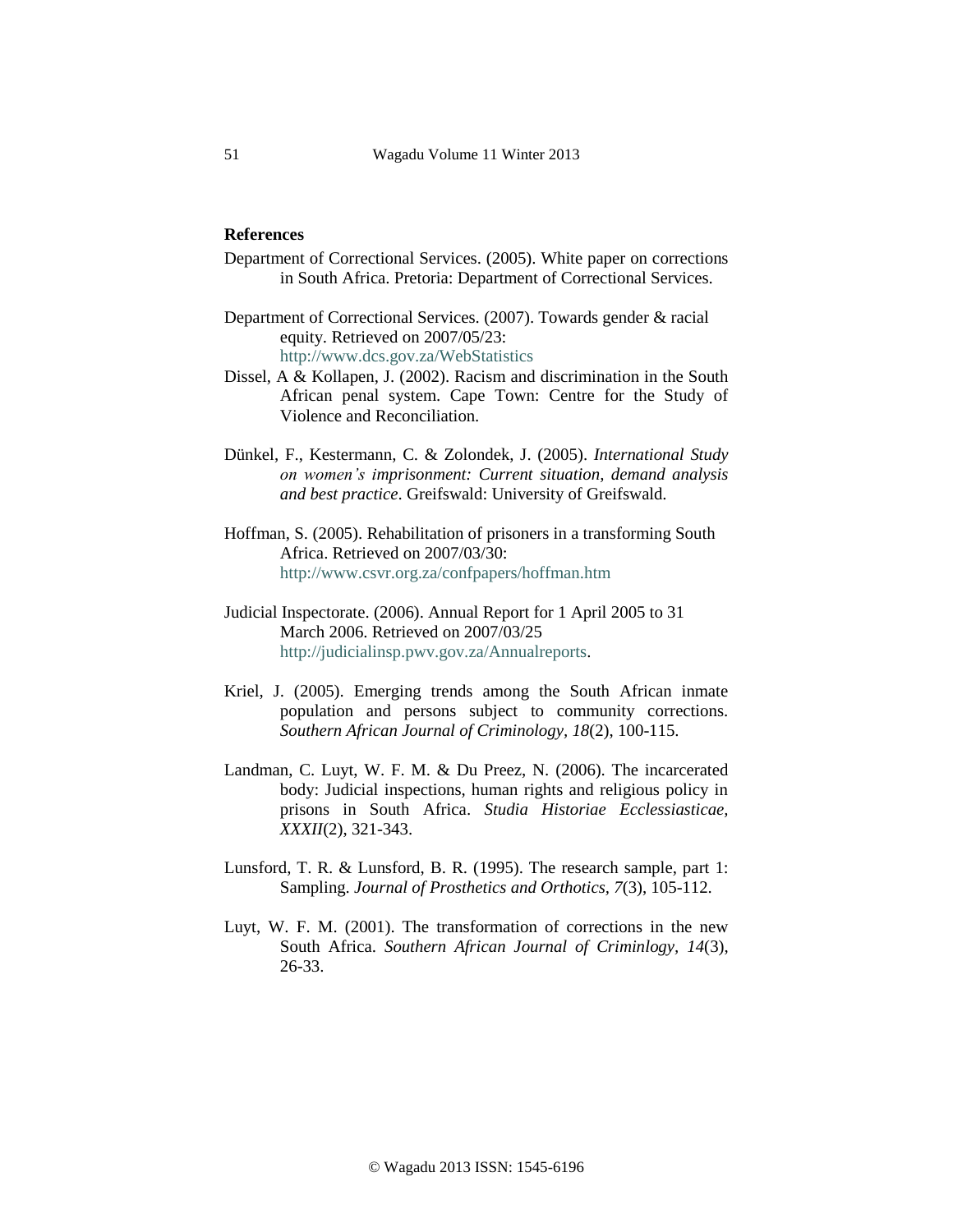Women, Families and Imprisonment in South Africa 52

\_\_\_\_\_\_\_. (2003). Genocide in Rwanda: Detention and prison involvement. *Southern African Journal of Criminology, Vol 16*(4), 96-111.

- Open Society Foundation for South Africa. (2006). Sentencing in South Africa: Conference Report 25–26 October 2006, Cape Town.
- Rabie, M. A. & Strauss, S. A. (1985). *Punishment: An introduction to principles,* 4 th Edition. Cape Town: Lex Patria.
- Republic of South Africa. (1977). *The Criminal Procedure Act 51 of 1977*. Pretoria: Government Printer.

\_\_\_\_\_\_\_. (1996). *The Constitution of South Africa 1996*. Pretoria: Government Printer.

\_\_\_\_\_\_\_. (1998). *The Correctional Services Act 111 of 1998.* Pretoria: Government Printer.

Silverman, D. (2000). *Doing qualitative research: A practical handbook*. London: Sage.

- Terblanche, S. S. (1999). *The guide to sentencing in South Africa.* Durban: Butterworths.
- Van Zyl Smit, D. & Dünkel, F. (Eds.). (2001). *Imprisonment today and tomorrow: International perspectives on prisoners' rights and prison conditions.* The Hague: Kluwer Law International.
- Van Zyl Smit, D. (2004). Swimming against the tide: Controlling the size of the prison population in the new South Africa. In Dixon, B. and Van der Spuy, E. (Eds.), *Justice gained? Crime and crime control in South Africa's transition*. Devon: Willan Publishing.
- Walonick, D. S. (2006). Everything you wanted to know about questionnaires but were afraid to ask. Retrieved on 2006/01/15: <http://statpac.com/research-papers/questionnaires.htm>
- Venter, H. J. (1959).*Die Geskiedenis van die Suid-Afrikaanse Gevangenisstelsel 1652-1958.* Kaapstad: H.A.U.M.